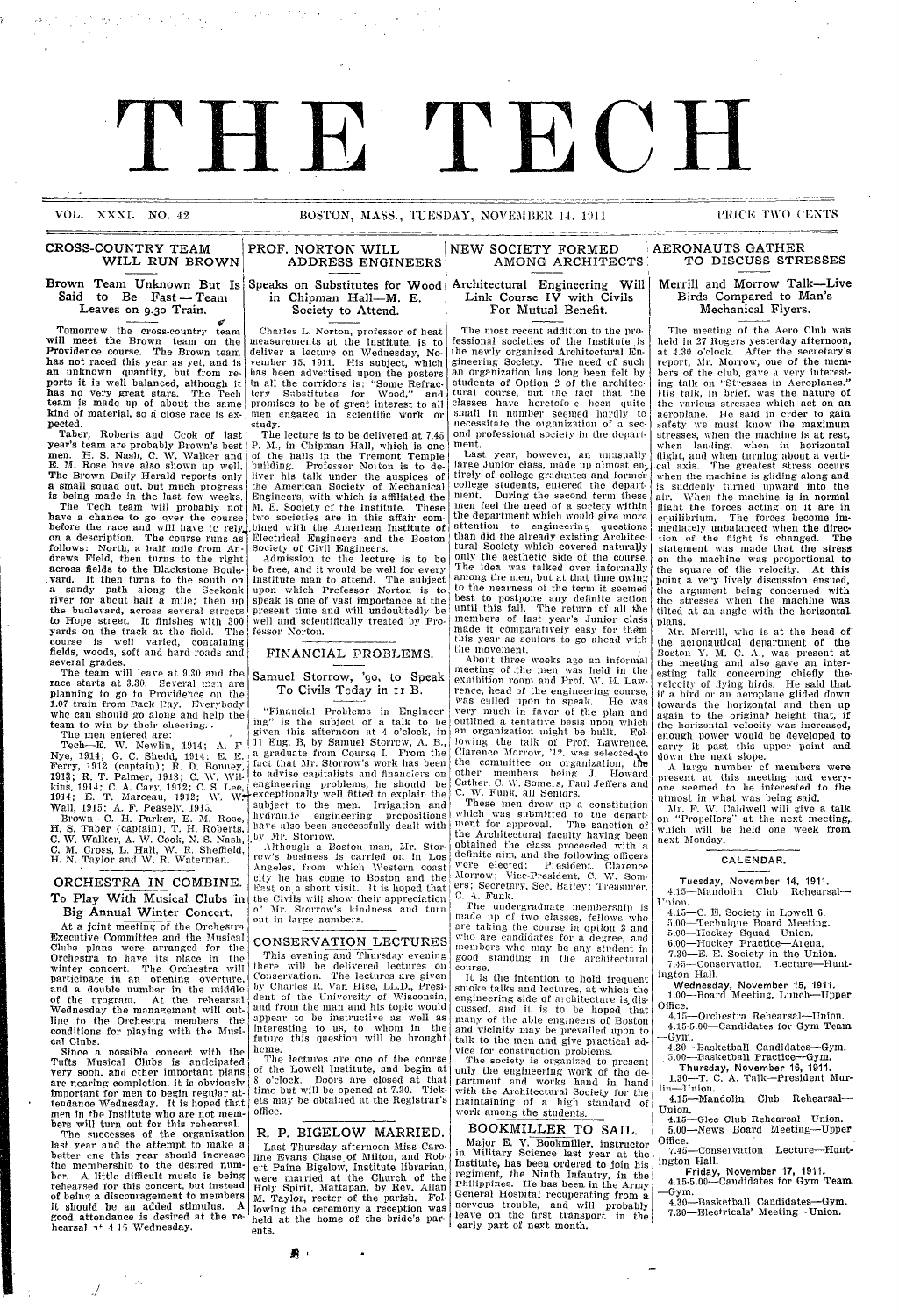| THE TECH, BOSTON, MASS., NOVEMBER 14, 1911                                                                                                                              |                                                                                                                                                                    |                                                                                                                 |
|-------------------------------------------------------------------------------------------------------------------------------------------------------------------------|--------------------------------------------------------------------------------------------------------------------------------------------------------------------|-----------------------------------------------------------------------------------------------------------------|
| THE TECT                                                                                                                                                                | E. E. SOCIETY TO GIVE<br>ILLUSTRATED LECTURE                                                                                                                       |                                                                                                                 |
| Published daily, except Sunday, during<br>the college year by students of the Massa-<br>enusetts Institute of Technology.<br>Entered as second-class matter. Sept. 15.) | Day Baker of General Vehicle<br>Co. Will Discuss Electric<br>Vehicles.                                                                                             | <b>Location of Our Ste</b>                                                                                      |
| 1911, at the postoffice at Boston, Mass., un-<br>der the act of Congress of March 3, 1879.<br>Managing Board.                                                           | The next Electrical Engineering So-<br>ciety meeting will be held next Fri-                                                                                        |                                                                                                                 |
| H. W. Hall, 1912General Manager<br>E. W. Tarr, 1912Editor-in-Chief.<br>L. W. Chandler, 1912Managing Editor                                                              | day evening in the Union.<br>The<br>speaker will be Mr. Day Baker, the<br>New England superintendent of the                                                        | <b>STREE</b><br>HAWLEY<br>ᄄ                                                                                     |
| C. A. Cary, 1912Assignment Editor<br>A. T. Gibson, 1913Business Manager<br>Le H. Lehmaier, 1913Adv. Manager                                                             | General Vehicle Company. As an ap-<br>propriate subject for the occasion, Mr.<br>Paker will discuss Electric Vehicles.<br>The first part of his lecture will be on | ัท                                                                                                              |
| P. G. Whitman, 1913 Chreulation Mgr.<br>NEWS BOARD.                                                                                                                     | the different modern types of these<br>vehicles.<br>After this the various<br>methods of installation will be fully                                                | Macullar                                                                                                        |
| NEWS STAFF.<br>In charge of departments:<br>E. W. Mann. 1914<br>. Athletics                                                                                             | taken up. Stereopticon slides will fur-<br>nish accompanying illustrations for<br>both these divisions of the subject. A                                           | <b>ANKLIN</b><br>Parker<br>TUNNEL<br>ENTRANCE<br>SUMMER<br>Company                                              |
| F. S. Somerby, 1914Societies<br>Members:<br>M. Lewis, 1913M. A. Octtinger, 1914 .<br>R. F. Barratt. 1914S. Zannetti, 1914                                               | third part of the lecture will be the<br>consideration of some of the more<br>original adaptations and the unusual                                                 | WANEL ENTRAN<br>SUMME<br>Œ                                                                                      |
| Business Board.<br>D. Van Volkenburgh, 1914. Asst. Adv. Mgr. (                                                                                                          | uses to which electric vehicles are<br>sometimes put. More lantern slides<br>concerning these machines will be<br>given at this time.                              | سرا<br><b>IT VAN ELL</b><br> ENTRANCE<br>SUMMER                                                                 |
| Office, 42 Trinity Place.<br>'Phone-Back Bay 5527 or 2180.<br>Night Phone-Back Bay 5527.<br>All communications should be addressed                                      | In an earlier edition of THE TECH.<br>in which a brief announcement of this<br>meeting was given, mention was made                                                 | WASHINGTON STREE<br><b>BROMFIELD</b><br>STREET                                                                  |
| to the proper departments.<br>Subscriptions, \$2.00 per year, in advance.<br>Slugle coples, 2 cents.                                                                    | of these stereopticon views.<br>Since<br>that time the society has found it pos-<br>sible to give 1600 feet of moving pic-                                         | And Comparative Area in the Block<br>国.                                                                         |
| Subscriptions within the Boston Posta<br>District and outside of the United States<br>must be accompanied by postage at the!<br>ráte, of one cent a copy.               | ture film. This film will, cf course, be<br>even more interesting than the lan-<br>tern slides.<br>Mr. H. F. Thompson is conducting                                | <b>Macullar Parker Com</b>                                                                                      |
| Printed by Ruiter, 147 Columbus Ave.<br>TUESDAY, NOV. 14, 1911                                                                                                          | an investigation along these lines for<br>the Institute, and this fact makes the<br>mhiect particularly interesting to                                             | CORRECT CLOTHES FOR STUDENT                                                                                     |
| The Freshman Class won on Field<br>Day and evidently since that time<br>they have fallen into a state of                                                                | Tech men.<br>The way in which lectures con-<br>ducted in this way have always been<br>received practically assures the suc-                                        | our workshops on the premises an<br>for immediate use. SUITS from                                               |
| lethargy, and are content to rest on<br>their honors and spend their time<br>"smoking their Class Pipes on Regers<br>Steps." Several days ago a notice was              | cess of Friday evening's program.<br>The meeting will commence at 7.30<br>o'clock in the Union. Everybody is                                                       | FINE FURNISHING GC                                                                                              |
| posted calling for nominations for<br>permanent officers for the year, the<br>nominations to close today at 1 P.M.                                                      | welcome.<br>WILSON HIGH MAN.                                                                                                                                       | 400 WASHINGTON STREI                                                                                            |
| Yesterday, at 4 P. M., there had been<br>fill eight or more offices, and the con-<br>stitution requires that at least three                                             | just two names brought forward to Heads List in DuPont Cup Com-<br>petition-Baker Second.                                                                          | Due t<br>Special Announcement.<br>$m\bar{v}$ 1<br>336 Washington Street, I am offering a discount of            |
| names be nominated for each position,<br>so it is seen that where twenty-four or<br>mere names should have been in.                                                     | Louis A. Wilson, 1914, of Dorches-<br>ter, is the leader in the DuPont cup<br>competition, the fall season having                                                  | all orders recieved from now on until the middle of De<br>opportunity for any one who appreciates good clothes. |
| there were but two. The class officers<br>of any class are very important and<br>the class should have as large an                                                      | ended Saturday. Wilson scored a to-<br>tal of 168 points in the three required<br>events. The points are scored similar                                            | are of foreign texture.<br>Style and workmanship guaranteed of                                                  |
| array of possibilities as can be had,<br>in order to make the best choice of<br>men to lead them through the year.<br>Some of the men may say that now                  | to the way they are scored in the all-<br>round championships, that is, so many<br>for a certain time in the run and dis-                                          | L. PINKOS, Collega                                                                                              |
| we have won Field Day there is noth-<br>ing else for us to do; we are superior<br>to the Sophs and we will stick out                                                    | tance in the weight and field.<br>The winner for the cup each year<br>gets his name engraved on the large<br>trophy kept in the Union and is pre-                  | 9 State Street<br>Harvard<br>CAMBI<br><b>BOSTON</b>                                                             |
| our chests and let people know who<br>we are. But there is something for<br>you to do now for the Institute of                                                          | sented with a small copy of it.<br>The competitor is given the chance<br>to pick out any one of the three com-                                                     |                                                                                                                 |
| Technology which should offer you<br>greater chances for showing your<br>prowess than even the class games,<br>and the first thing necessary in carry-                  | mon events, a run, a field event and<br>a weight. Wilson, who is the best<br>sprinter at the Institute, chose the                                                  | <b>OLD COLONY TRUST CON</b>                                                                                     |
| ing out these ends is to elect class<br>officers and to elect the best possible<br>men available to the positions.                                                      | 220-yard dash, the broad jump and the<br>discus. He competed in the dark and<br>the distances had to be measured by<br>lantern light. His performances were        |                                                                                                                 |
| It is new up to the members of the<br>Class of 1915 to get busy today and<br>circulate nomination papers for the<br>men whom they think would make                      | as follows: 220 yards' dash, 24 2-5,<br>counting 90 points; discus, 76 feet,<br>counting 2 pcints, and the broad jump.                                             | Capital and Surplus, \$12,500,000                                                                               |
| good in the various offices; but above<br>all'things, start in right now, because<br>if you don don't, you will be too late.                                            | 19 feet, 6 inches, counting 76 points.<br>The other competitors, who were all<br>Freshmen, rank in the following or-<br>der: D. B. Baker, 45; C. L. Hall, 35;      |                                                                                                                 |
| Remember, Nominations close at 1 P.<br>M. today.<br>Why don't you come around to the                                                                                    | H. C. Thomas, 25; L. F. Quirk, 22;<br>C. W. Lovell, 22; E. E. Freeman, 16;<br>J. C. Hall, 11, and C. T. Dunn, 10.                                                  | Main Office. ourt Street                                                                                        |
| Cage and get your mail and not wait<br>until the Bursar sends it to your<br>house?                                                                                      | Prospects for the swimming team<br>look bright.                                                                                                                    | Branch Office, Tem                                                                                              |
|                                                                                                                                                                         | Have you paid your last year's T.                                                                                                                                  |                                                                                                                 |
| Only seventeen States and two for-<br>eign countries are represented at                                                                                                 | C. A. subscriptions yet?                                                                                                                                           |                                                                                                                 |
| Worcester Polytech in the entering<br>class. Rather a striking contrast to<br>our wide and ever widening field.                                                         | It is probable that both Japan and<br>China will have strong teams at the<br>Olympic games in Sweden in 1912.                                                      | <b>SAFE DEPOS T VAULTS</b>                                                                                      |
| Too bad that you didn't get into the<br>famous men's column in the paper the<br>other day. Cheer up, there may be<br>another one run in the paper fifty                 | Seems as though that record-break-<br>ing Relay Team should be presented<br>with some sweaters by the Class of<br>1914.                                            | <b>BOTH OFFICES</b>                                                                                             |

 $\chi^2_{\rm{2}}$  , where  $\chi^2_{\rm{2}}$ 

ore

į

 $\overline{\overline{z}}$ 

—<br>इत⊑<br>इR J

# npany

'S made in d ready

\$25.

**ODS** ET

o the removal of Boston store to 20 per cept. on eember—a great All my woolens

the best. e Tailor

> Square RIDGE

MPANY

 $.00$ 

iple Place

AT

 $\ddot{\cdot}$ 

 $\sim 10$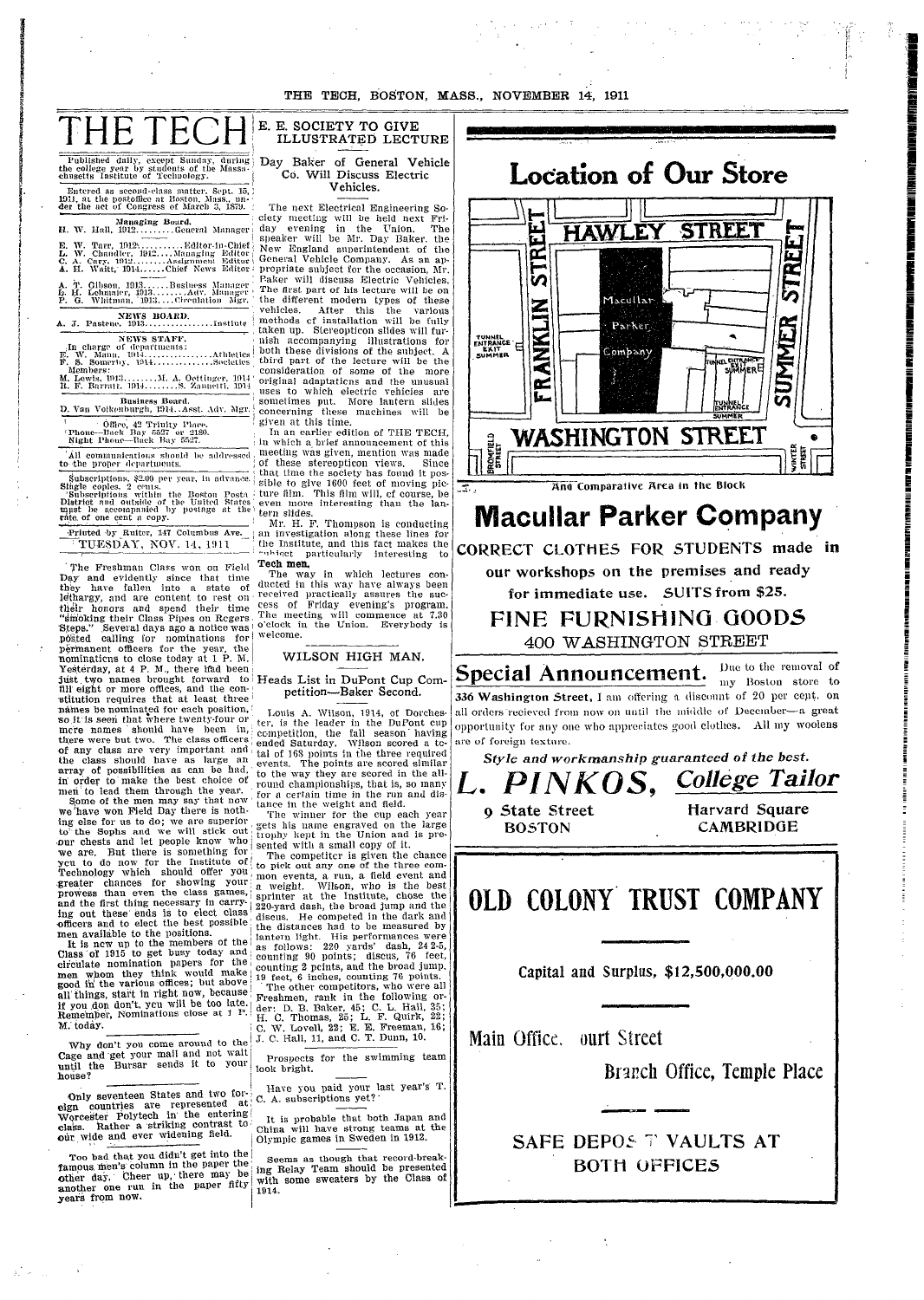THE TECH, BOSTON, MASS., NOVEMBER 14, 1911



Heavy Suits, Overcoats, Ulsters, Fur-lined Coats

ANGORA and SHETLAND KNITTED GARMENTS, ATTRACTIVE NECK-WEAR, SHIRTS, HOSIERY, ETC.

Novelties in Hats from London and the Continent

SEND FOR ILLUSTRATED CATALOGUE



Are worth an acquired once. They possess all the good points.

Hygienic methods, skilled workmen, and the choicest, material-briefly tell the story of their manufacture. Give them a trial and you will surely make a friend. Samoset Chocolates Co., : Boston



New Visipie 55115 No. 10 THE SMITH PRENER TYPEWRITER CO., Inc.

15 Milk Street, :-: Boston, Mass.



**DELICIOUS** HOT CHOCOLATE **AND** ICE CREAM SODAS

> 414 Boylston Street (NEAR TECH)

SPECIAL ATTENTION TO TECH MEN M. J. HANNIGAN Yotel Westminster Barber Shop MANICURING

COPLEY SQUARE, :: BOSTON Telephone, Back Bay 41030

#### VARSITY BASKETBALL MEN HARD AT WORK Proves Preliminary Practice Need and Value of New Men on Squad.

yesterday afternoon. All the material Razor. is good and when the time comes to pick a team the result should be a état-class one. From now on practice will be held every Monday, Wednesday and Friday afternoons, at 4.30, in the Gymnasium.

Several minor games will be played before the regular schedule starts in smoothly over the face sever-The work at present will December. consist mainly of practice in shooting! and passing. Later on a number of teams will be picked from the squad and they will play each other in prace a scythe mows grass. Capt. Schar is well tice games. pleased with the showing which has leaves the skin soft and been made thus far, and believes that the team will undoubtedly regain its standing with the faculty this year as after scraping with razors which do not have this stroke. Advisory Council. Most of the games to be played this year are away from and a sufficient amount of home money should be obtained from guarantees with which to defray all expenses.

1912, Freeman, 1912, and Schar. Mowry, 1912, are the only members of last year's team who are left. Among the candidates who are out for the<br>team are: Metcalf, 1912; Macdonald,<br>1913; Price, 1913; Sampson, 1913; Hudson, 1913; Schatze, 1913; Ruoff, 1914, a football man; Morie, 1915; Brandt and Newman.

### FINANCE COMMITTEE.

(Special by Chairman Kebbcn.)

Comparatively little is known of this important committee cutside of the members themselves, and it might not be out of place to insert a short sketch of its membership, methods of working and advantages in the columns of THE TECH. The Finance Committee is composed

of the treasurers of all the Institute activities, such as THE TECH, Technique, Tech Show, Athletic Association, Musical Clubs, Professional Societies, Scientific Societies, the four<br>classes, Junior Prem and important committees. Three Alumni members, Isaac W. Litchfield, H. L. Coburn and G. B. Perkins, '05, act as an advisory board, suggesting means whereby better business methods may be pursued and introducing more system into the balancing of accounts and the keeping of books. The President of the Senior<br>Class is Chairman. Monthly meetings are held in the Union, dinner being served first and afterward taking up the business of the meeting. This consists of a general report being read by each member, stating just the condition of the finances of the particular<br>activity which he represents. The committee then suggest ways and for a more judicial use of moneys and disposition of funds.

In this way a general knowledge of the progress of each activity is obtained and it becomes a matter of pride to present a good financial report each month.

Last year it helped materially in bring severa! activities through the year into good shape which otherwise would have been seriously handi-<br>capped. The e arises a spirit of cooperation which cannot be too greatly emphasized, for it brings about a closer and helpful association among the activities.

The dinne's are always extremely enjoyable affairs and the discussions which always follow are an aid in keeping Institute ac ivities on the high

plane they are at present.<br>The first dinner and meeting of the year will occur on Thursday evening. Nov. 16, at 6 o'clock, in the upper dining-room of the Union.

# **Shave With a Smile**

You Can't Get a Real A large number of men turned out Shave Without a Real

# THE DURHAM **DUPLEX**

is a **Real** razor. It slides ing the whiskers with the correct diagonal stroke like It velvety-not rough and harsh



# STONE &

CHARLES A. STONE, '88 - EDWIN S. WEBSTER, '88 RUSSELL ROBB, 88 ELIOT WADSWORTH, 91

Securities of Public Service Corporations Under the Management of Our Organization

STONE & WEBSTER Management Association GENERAL MANAGERS OF PUB-LIC SERVICE COPPORATIONS

STONE & WEBSTER Engineering Corporation CONSTRUCTING ENGINEERS

WEBSTER

HENRY G. BRADLEE, 91

# A. G. MORSE, Tailor

Owing to an open fall I will make all my \$40.00 and \$45.00 suits at \$38.00 for thirty days.

13 BOYLSTON STREET, BOSTON, MASS. Rooms 14 and 15 Telephone, Oxford 109

# Oak Srove Creamery Company

431-437 Boylston Street

Visit our New Lanch Room. Finest Food. Quickest Service

Open from 11.30 a.m. to 3 p.m.

Elevator Service

Combination Breakfasts Special Cunches, a la Carte and Jable d hote Dinners

**Street Floor** 

Up One Flight

OPEN FROM 6 A. M. TO 8 P. M.

## SPECIAL NOTICE



The Tech has a limited supply of Durham Dup lex Demonstrators like eut-an exact model of the Durham Duplex Razor. These can be obtained at Tech office for 35 cents each, which

covers the cost of packing, shipment, etc.